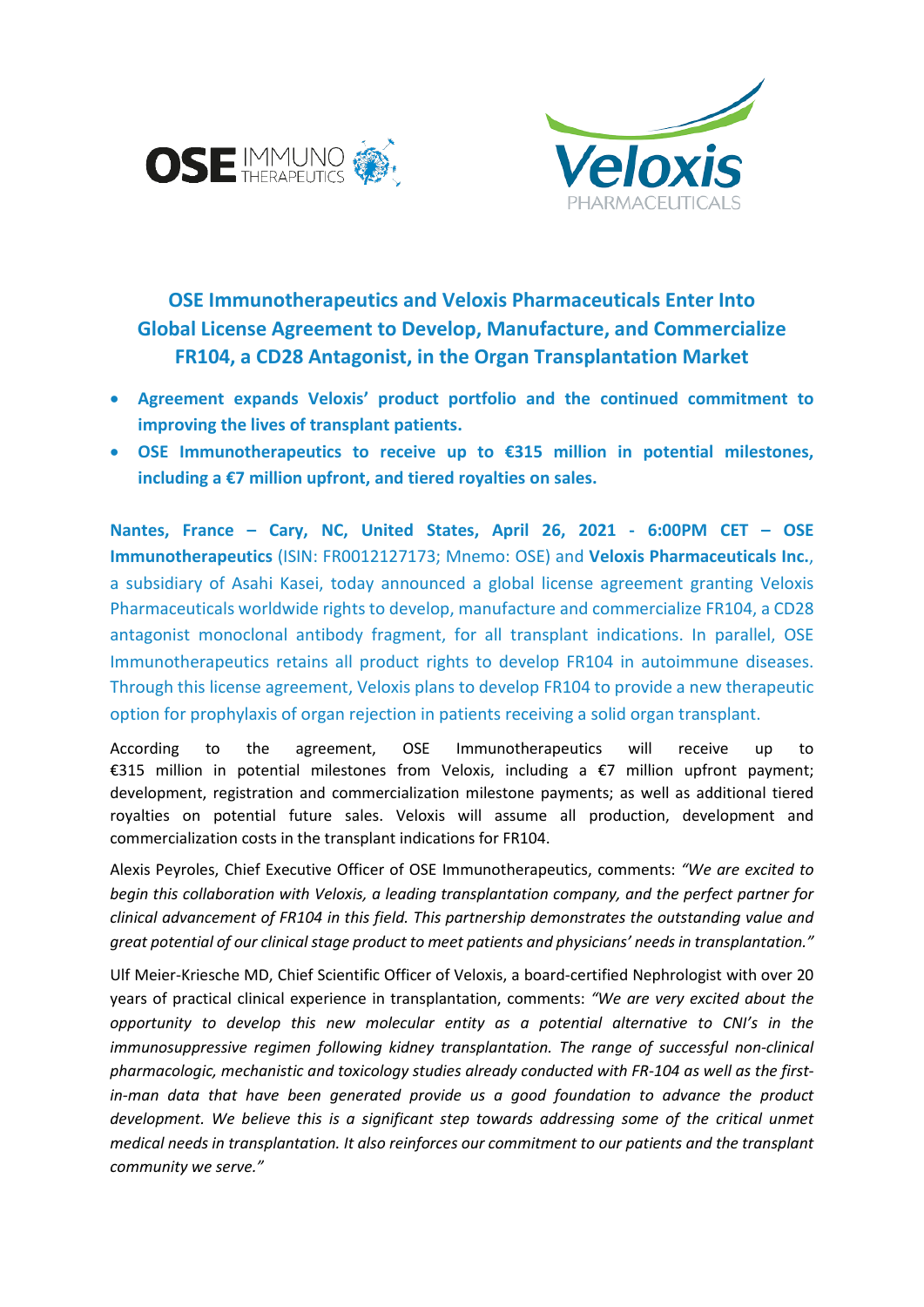



# **About Veloxis Pharmaceuticals, Inc.**

Veloxis Pharmaceuticals, Inc, an Asahi Kasei company, is a fully integrated specialty pharmaceutical company committed to improving the lives of transplant patients. Headquartered in Cary, North Carolina, USA, Veloxis is focused on the direct commercialization of immunosuppression medications in the US, expansion of partnerships for markets around the world, and acquisition of assets utilized in transplant patients and by adjacent medical specialties. For further information, please visit www.veloxis.com.

#### **About Asahi Kasei**

The Asahi Kasei Group contributes to life and living for people around the world. Since its foundation in 1922 with ammonia and cellulose fiber business, Asahi Kasei has consistently grown through the proactive transformation of its business portfolio to meet the evolving needs of every age. With more than 40,000 employees around the world, the company contributes to sustainable society by providing solutions to the world's challenges through its three business sectors of Material, Homes, and Health Care. Its health care operations include devices and systems for acute critical care, dialysis, therapeutic apheresis, transfusion, and manufacture of biotherapeutics, as well as pharmaceuticals and diagnostic reagents. For further information, please visit www.asahi-kasei.com.

#### **ABOUT OSE Immunotherapeutics**

OSE Immunotherapeutics is an integrated biotechnology company focused on developing and partnering therapies to control the immune system for immuno-oncology and autoimmune diseases. The company's immunology research and development platform is focused on three areas: T-cell-based vaccination, Immuno-Oncology (focus on myeloid targets), Auto-immunity & Inflammation. Its balanced first-in-class clinical and preclinical portfolio has a diversified risk profile:

# **Vaccine platform**

- **Tedopi<sup>®</sup>** (innovative combination of neoepitopes): the company's most advanced product; positive results for Step-1 of the Phase 3 trial (Atalante 1) in Non-Small Cell Lung Cancer post checkpoint inhibitor failure. In Phase 2 in pancreatic cancer (TEDOPaM, sponsor GERCOR). In Phase 2 in ovary cancer (TEDOVA, sponsor ARCAGY-GINECO) in combination with pembrolizumab. *Due to the COVID-19 crisis, accrual of new patients in TEDOPaM should restart in 2021.*
- **CoVepiT**: a prophylactic second-generation vaccine against COVID-19, developed using SARS-CoV-2 optimized epitopes against multi variants. Positive preclinical and human ex vivo results in August 2020. In clinical Phase 1.

# **Immuno-oncology platform**

- **BI 765063** (OSE-172, anti-SIRPα mAb on SIRPα/CD47 pathway): developed in partnership with Boehringer Ingelheim; myeloid checkpoint inhibitor in Phase 1 in advanced solid tumors.
- **CLEC-1** (novel myeloid checkpoint target): identification of mAb antagonists of CLEC-1 blocking the "Don't Eat Me" signal that increase both tumor cell phagocytosis by macrophages and antigen capture by dendritic cells.
- BiCKI<sup>®</sup>: bispecific fusion protein platform built on the key backbone component anti-PD-1 (OSE-279) combined with new immunotherapy targets;  $2^{nd}$  generation of PD-(L)1 inhibitors to increase antitumor efficacity.

# **Auto-immunity and inflammation platform**

- **FR104** (anti-CD28 monoclonal antibody): positive Phase 1 results; ongoing Phase 1/2 in renal transplant (sponsored by the Nantes University Hospital); Phase 2-ready asset in a niche indication in autoimmune diseases.
- **OSE-127/S95011** (humanized monoclonal antibody targeting IL-7 receptor): developed in partnership with Servier; positive Phase 1 results; in Phase 2 in ulcerative colitis (OSE sponsor) and an independent Phase 2 planned in Sjögren's syndrome (Servier sponsor).